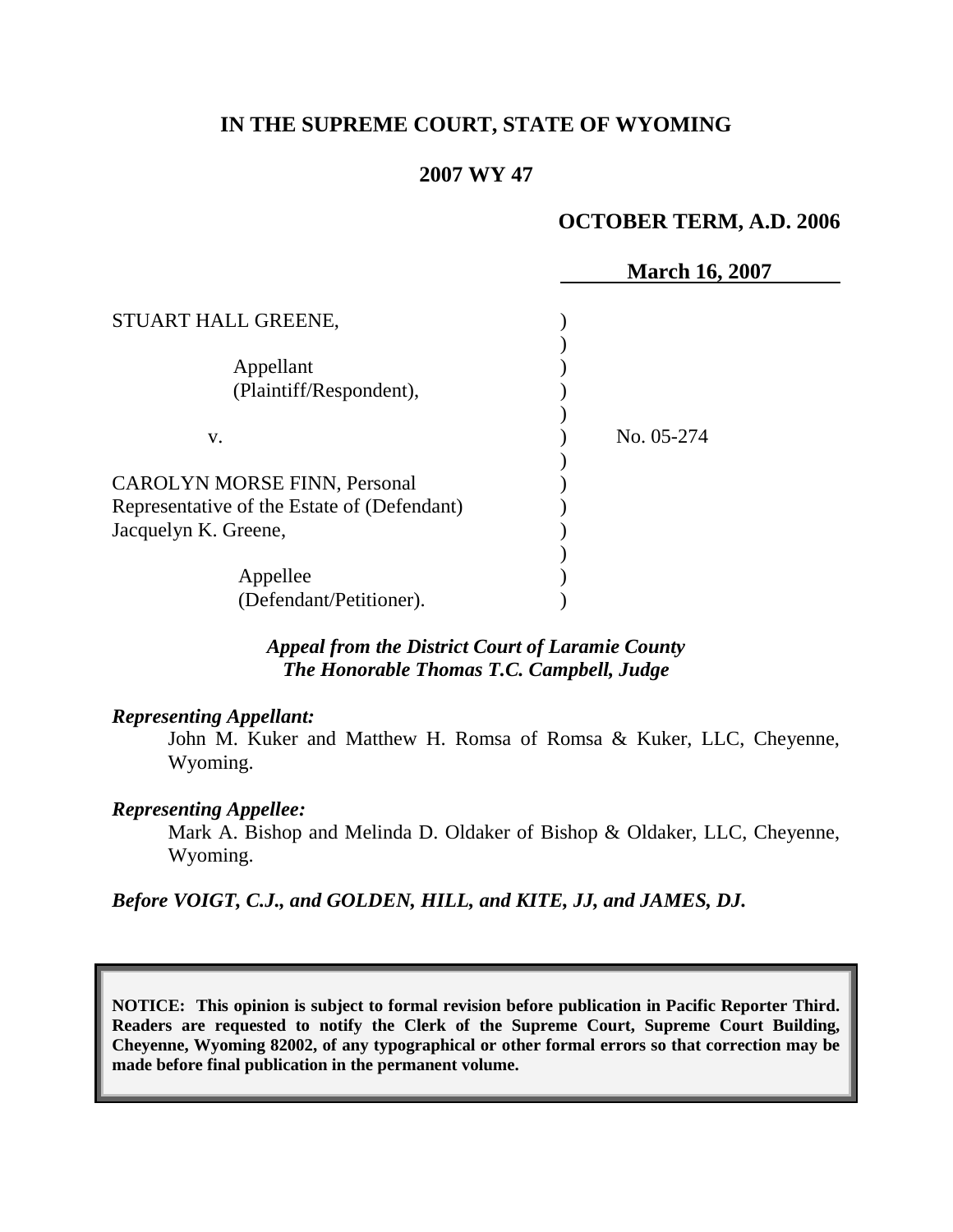## **VOIGT, Chief Justice.**

[¶1] Husband appeals from an order finding him in contempt of court for failing to abide by the terms of a property settlement agreement and divorce decree. We affirm in part and reverse in part.

#### **ISSUE**

[¶2] The parties identified numerous issues, but we will address only two—the first because it is jurisdictional, and the second because it is dispositive under the appropriate standard of review:

1. Whether this appeal should be dismissed because Husband failed to file a supersedeas bond as ordered by the district court?

2. Whether the district court committed a clear and grave abuse of discretion, committed a serious procedural error, or violated a principle of law in holding Husband in contempt of court for failing to comply with certain provisions of the divorce decree?

### **FACTS**

[¶3] The parties were married in 1981. Husband filed for divorce in 2002. He and Wife entered into a property settlement agreement that was incorporated into their divorce decree, which was entered on April 1, 2002. Wife died on February 18, 2003. On December 19, 2003, the personal representative of her estate filed a motion for order to show cause why Husband should not be held in contempt of court for failure to abide by the terms of the agreement and decree. Specific allegations included:

1. Failure to turn over personal property items awarded to Wife.

2. Failure to pay taxes and association fees for two parcels of property in Colorado.

3. Failure to pay debts assigned to Husband.

4. Failure to cooperate with the Estate in determining the apportionment of certain credit card debts and determining whether Husband had removed Wife's name from certain credit cards.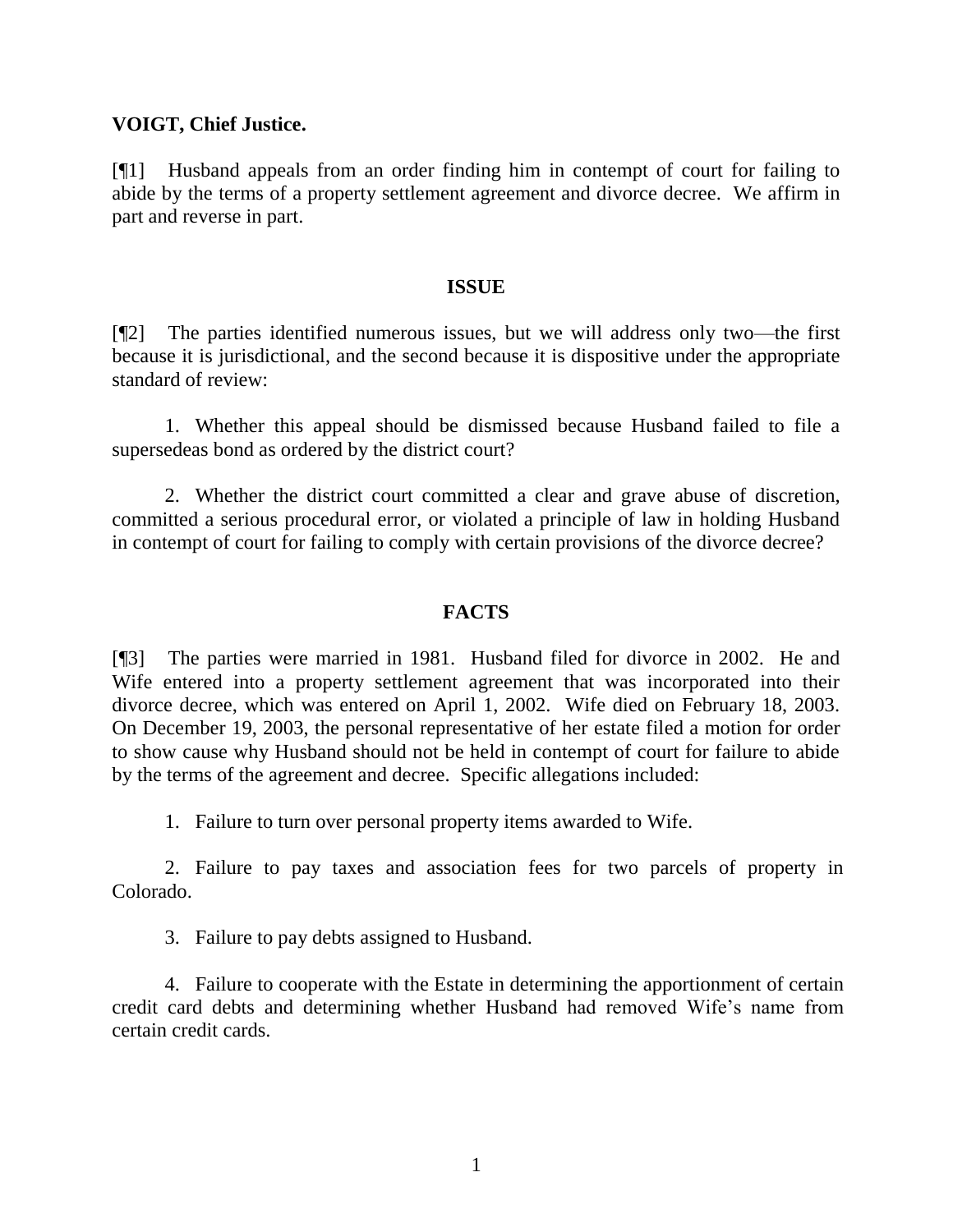5. Failure, as Wife's employer, to withhold income for taxes during 2001, and failure to cooperate with the Estate to determine whether Wife paid more than her share of the taxes.

6. Failure to cooperate with the Estate in determining whether Husband had paid all alimony amounts due, and failure to pay a lump sum amount termed "alimony" in the agreement and decree, but actually meant to equalize distribution of assets.

[¶4] An order to show cause was issued, and the matter was heard by the district court on January 25, 2005. The court issued its decision letter on May 9, 2005. That detailed decision letter, which is five pages in length, was incorporated into the order of judgment and contempt. The pertinent portions, wherein Husband is found to be in contempt of court, read as follows:

. . . .

#### **Violations of the Decree:**

The Court considered the statements of [Husband] as related to each of the property or financial matters for which he has not met his responsibility. Unfortunately, the responses to virtually all of these questions at the time of trial was either that he admitted that he had not paid them or turned over the property, or in the alternative gave several different versions of a defense that he doesn't owe certain monies because he had "taken care of" other matters and in fact supplied money to [Wife] directly. The proof in that regard was lacking, however, and after consideration of all the evidence the Court must find that he has violated the Court order. As to each of the matters below for which the Court finds sufficient evidence, there will be a finding of contempt and associated remedy.

. . . .

### **Artwork:**

The Court finds that it is equitable under the circumstances to order return of one-half of the identifiable artwork, or in the alternative suffer judgment in the amount of \$2500. Those four (4) lithographs entitled "The Green, Green Grass of Home", "The Riders Return", "Enchanted Mesa", and "Summer Dusk 1 and 2 State 2", are to be apportioned in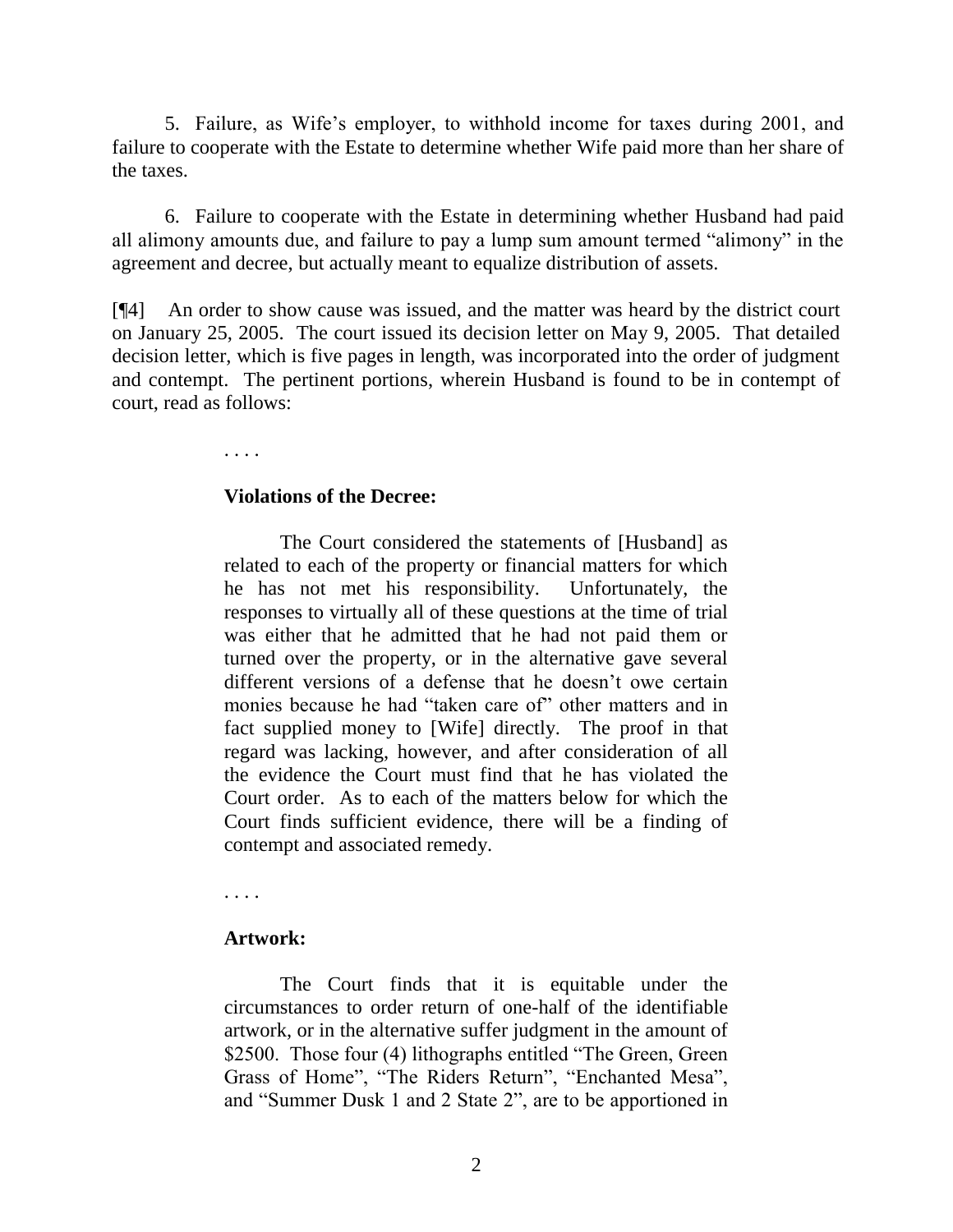their value (or identified for purposes of return to the estate) in accordance with [the Estate's] Exhibit 3 and its attachment, the appraisal by American Design Limited.

### **Lichvar Furniture:**

Part of this Court's order will be to direct return into the possession of the estate the Lichvar furniture which [Husband] identified and admitted continued in his control. The Court rejects [Husband's] assertion that he had "traded" money or other valuable items in the post divorce environment as he submitted no proof, nor could he recall with any particularity what such a trade might have been.

## **Blazer:**

The Court must also reject [Husband's] assertion that he somehow needed a death certificate in order to fully execute his duties under the decree. The evidence and exhibits established that he knew, on a repeated basis, from lawyers, and otherwise, that there was no need for the death certificate to come independently from the representative of the estate, and that a vague offer he may have made at the time of the funeral was not a good faith attempt to comply with the divorce decree. The vehicle is to be returned along with its keys and the title executed into the name of the estate.

. . . .

# **Taxes Due:**

Again [Husband] admits owing taxes and should suffer judgment in favor of the estate in the amount of \$1489.70 for the [Rabbit Ears] property taxes and for \$2671.71 for the Smole property. The Court is not ordering interest on those amounts. While the Court again heard from [Husband] that the taxes may have been owed but he thought he had exchanged other things of value that relieved him of his responsibility, the vagueness of the evidence in this regard convinces the Court that no additional penalty by way of prejudgment interest should apply.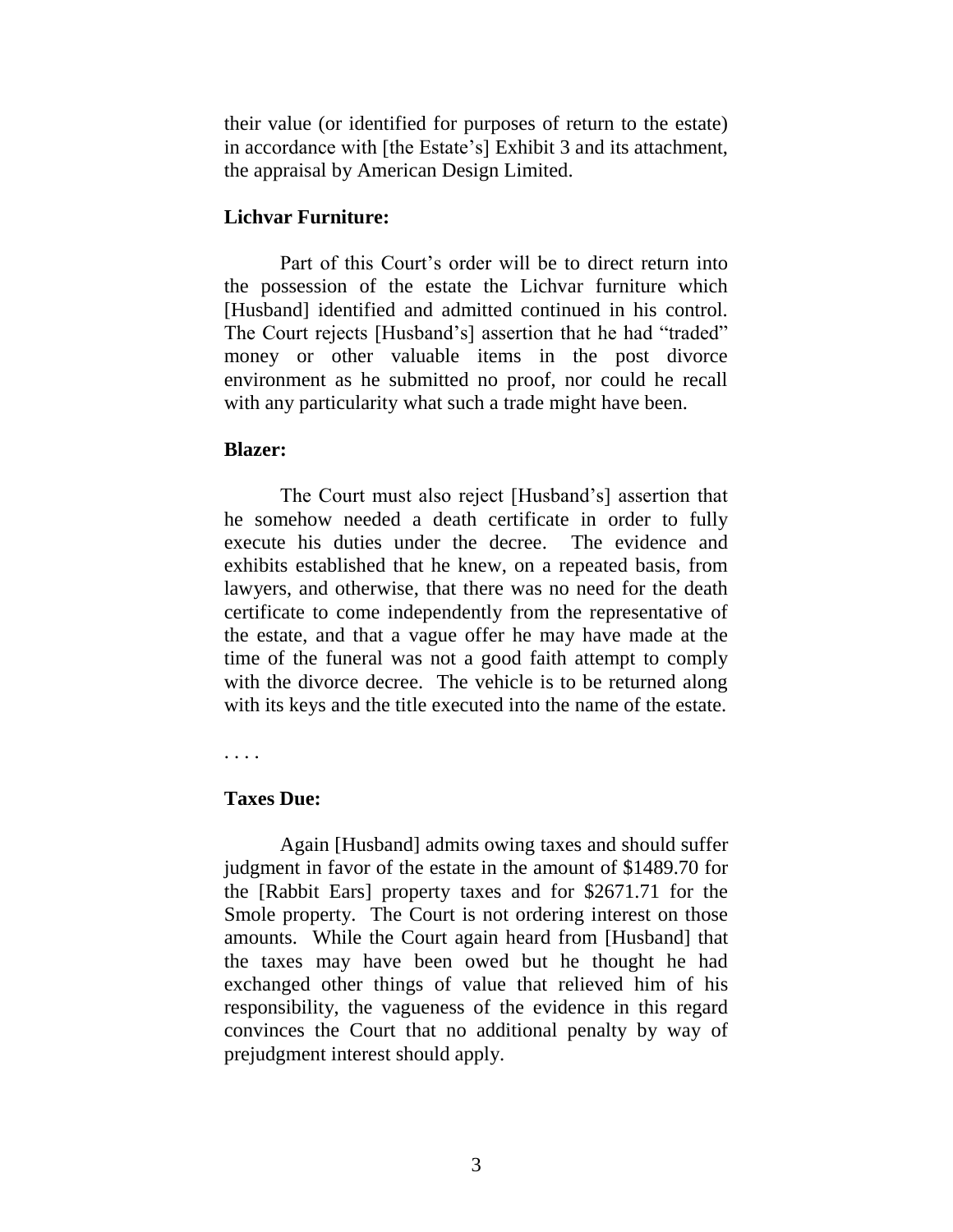#### **Proof of Alimony Payments:**

There was no evidence presented that [Husband] paid alimony for the six months in the years 2002 and 2003. [Husband] will be required as a part of this order to pay to the estate \$1200 per month for the six (6) months involved, so that tax returns can be filed and the money can be accounted for, or in the alternative, produce specific documentation ([alluded] to by [Husband]) of those alimony payments. That is, if documentation of alimony payments for two (2) months is provided to [the Estate's] counsel, then the amount owed by [Husband] to the estate would be \$1200 per month for four (4) months, etc.

#### **American Express:**

The evidence in the exhibits presented regarding this matter gave the Court the most difficulty. Because the Property Settlement Agreement and resulting decree appear on their face to give responsibility for the American Express "Blue" and "Platinum" accounts to both parties, an apparent ambiguity occurred. For purposes of a contempt action, however, this Court need only determine if [Husband] has violated the terms of the Decree itself. A fair reading of the Decree, including its equal division of the "miles earned" for each of the credit cards, convinces this Court that [Husband] would be in contempt only to the extent that he has not paid one-half of the total of the two (2) accounts. It is clear from the evidence that he has not. That evidence includes both pre- and post-separation charges to the accounts. The Court is also cognizant of [Husband's] statement that a business was run in part off of one of those accounts and many of the charges may have related to that business. The Court can find here, and does, that while the relationship may have continued both at work and outside work in the post-divorce era, the Decree has in fact been violated by [Husband's] refusal to pay these amounts. The Court will order as a sanction for contempt that [Husband] pay to the [] estate \$13,098.98 on the "Blue" account and \$8,845.12 on the "Platinum" account, to which will be added any interest or attorney fees on behalf of American Express added to that debt up to and including the date of this order.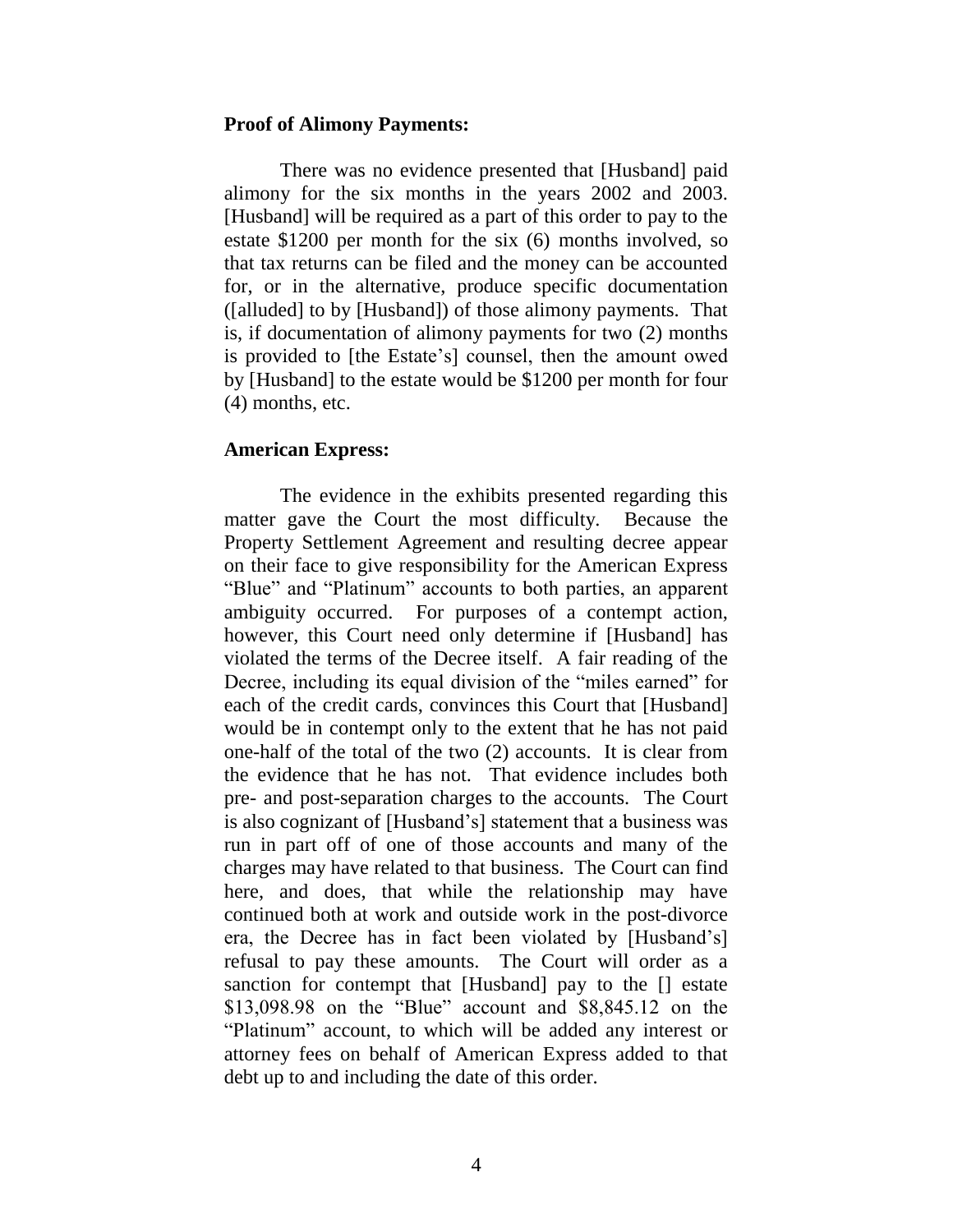The Court recognizes again that [Husband's] defense was one of interpretation, to which the Court has responded above. In addition [Husband] argues that he had given money outside that which he was obligated to provide to [Wife] postdivorce. That may be the case, but there was, even within his testimony, a glaring omission of any evidence or details that would support that claim being considered in the current action. The Court listened closely and reviewed the evidence in this matter to determine where any equitable credit could be given [Wife]. Other than the allowance on some matters for not requiring prejudgment interest, the Court finds it difficult to grant any credit.

#### **STANDARD OF REVIEW**

[¶5] Under our established standard for the review of contempt orders in domestic relations cases, we will not disturb the decision of the district court absent a serious procedural error, a violation of a principle of law, or a clear and grave abuse of discretion. We review questions of law *de novo*, according no deference to the district court's decision. *Crites v. Alston*, 837 P.2d 1061, 1066 (Wyo. 1992).

#### **DISCUSSION**

[¶6] Before we discuss the dispositive issue in this case, we must consider the Estate's argument that this appeal should be dismissed because Husband has not filed the supersedeas bond that was ordered by the district court. Some background, both factual and legal, is required. On the same day that he filed his notice of appeal, Husband filed a document entitled "Motion for Stay of Proceedings to Enforce Judgment and to Determine Amount of Supersedeas Bond." On October 3, 2005, the district court entered an order granting the motion in part, and denying it in part. That order contained two provisions pertinent to the issue now raised by the Estate:

> IT IS HEREBY ORDERED that there shall be no stay of the Judgment relating to all personal property which [Husband] was ordered to surrender to [the Estate].

> IT IS THEREFORE ORDERED, ADJUDGED AND DECREED that a supersedeas bond shall be posted by [Husband] in the amount of Thirty-Five Thousand Dollars (\$35,000.00), to be presented to the Court within ten (10) days of the issuance of this Order.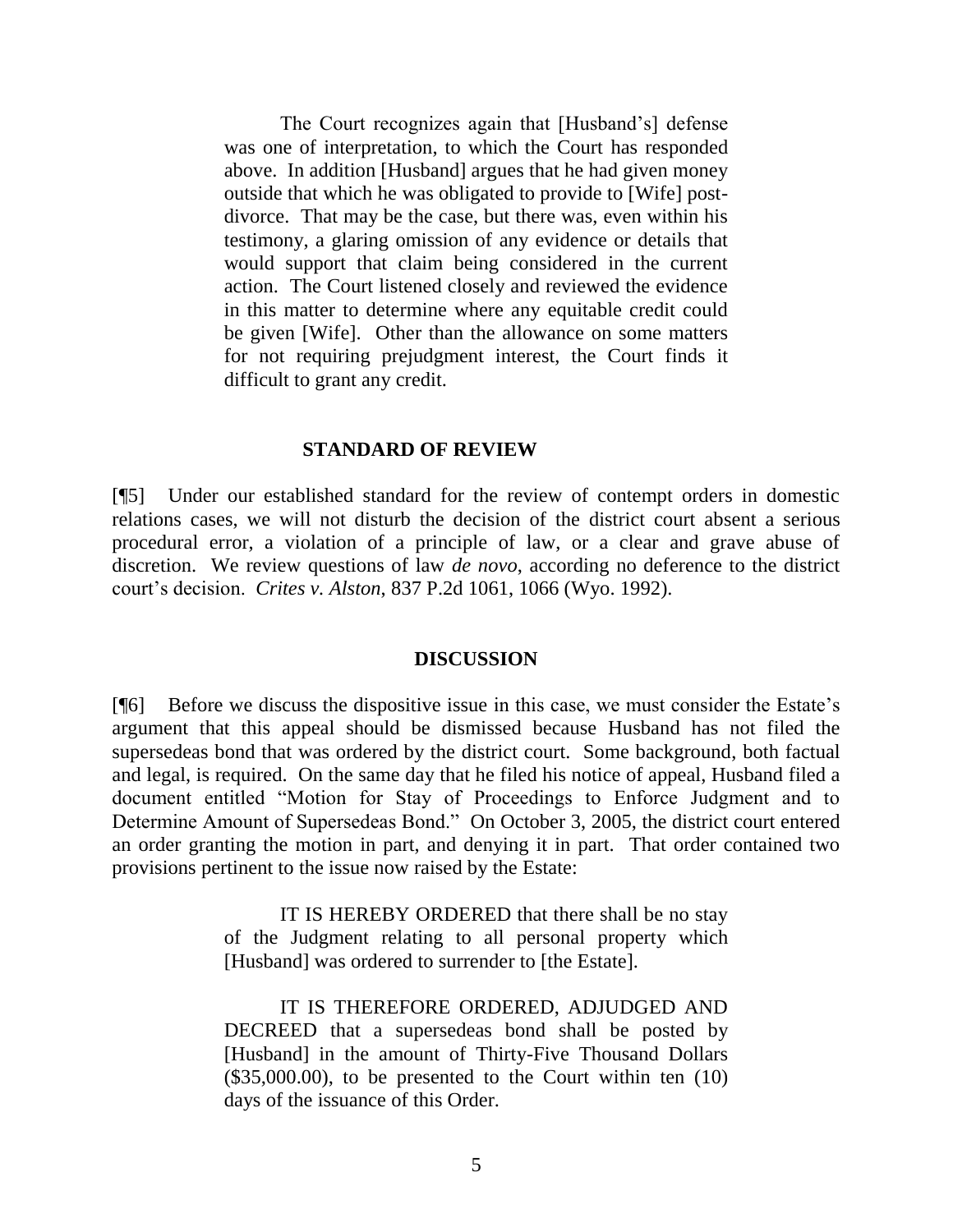[¶7] It is uncontested that Husband never posted the supersedeas bond. It is that failure that the Estate now argues should result in dismissal of this appeal. We are unwilling to take that step, however, because the Estate's argument is not well grounded in the appellate rules, or in the substantive law governing supersedeas bonds. The Estate relies upon W.R.A.P. 1.03 and 4.01. W.R.A.P. 1.03 provides as follows:

> The timely filing of a notice of appeal, which complies with Rule 2.07(a), is jurisdictional. *The failure to comply with* any other rule of appellate procedure, or *any order of court,* does not affect the validity of the appeal, but *is ground only for such action as the appellate court deems appropriate, including but not limited to:* refusal to consider the offending party's contentions, assessment of costs; *dismissal*; and affirmance.

(Emphasis added.) In turn, W.R.A.P. 4.01 provides as follows:

*Whenever a bond for costs on appeal* is required by law, the bond shall be filed or equivalent security shall be deposited in the trial court with the notice of appeal.

[¶8] There are two interrelated problems with this argument, both of which evolve from the fact that W.R.A.P. 4.01 governs bonds required to cover appellate costs, not supersedeas bonds offered to prevent action on a judgment. Supersedeas bonds are governed by W.R.A.P 4.02:

> (a) Whenever an appellant so entitled desires a stay on appeal, appellant may present to the trial court a supersedeas bond in such amount as shall be fixed by the trial court and with surety or sureties to be approved by the court or by the clerk of court. The bond shall be conditioned for the satisfaction of the judgment in full together with costs, interest, and damages for delay, if for any reason the appeal is not perfected or is dismissed, or if the judgment is affirmed, and to satisfy in full such modification of the judgment and such costs, interest, and damages as the appellate court may adjudge and award.

> (b) When the judgment is for the recovery of money not otherwise secured, the amount of the bond shall be fixed at such sum as will cover the whole amount of the judgment remaining and unsatisfied, costs on appeal, and interest,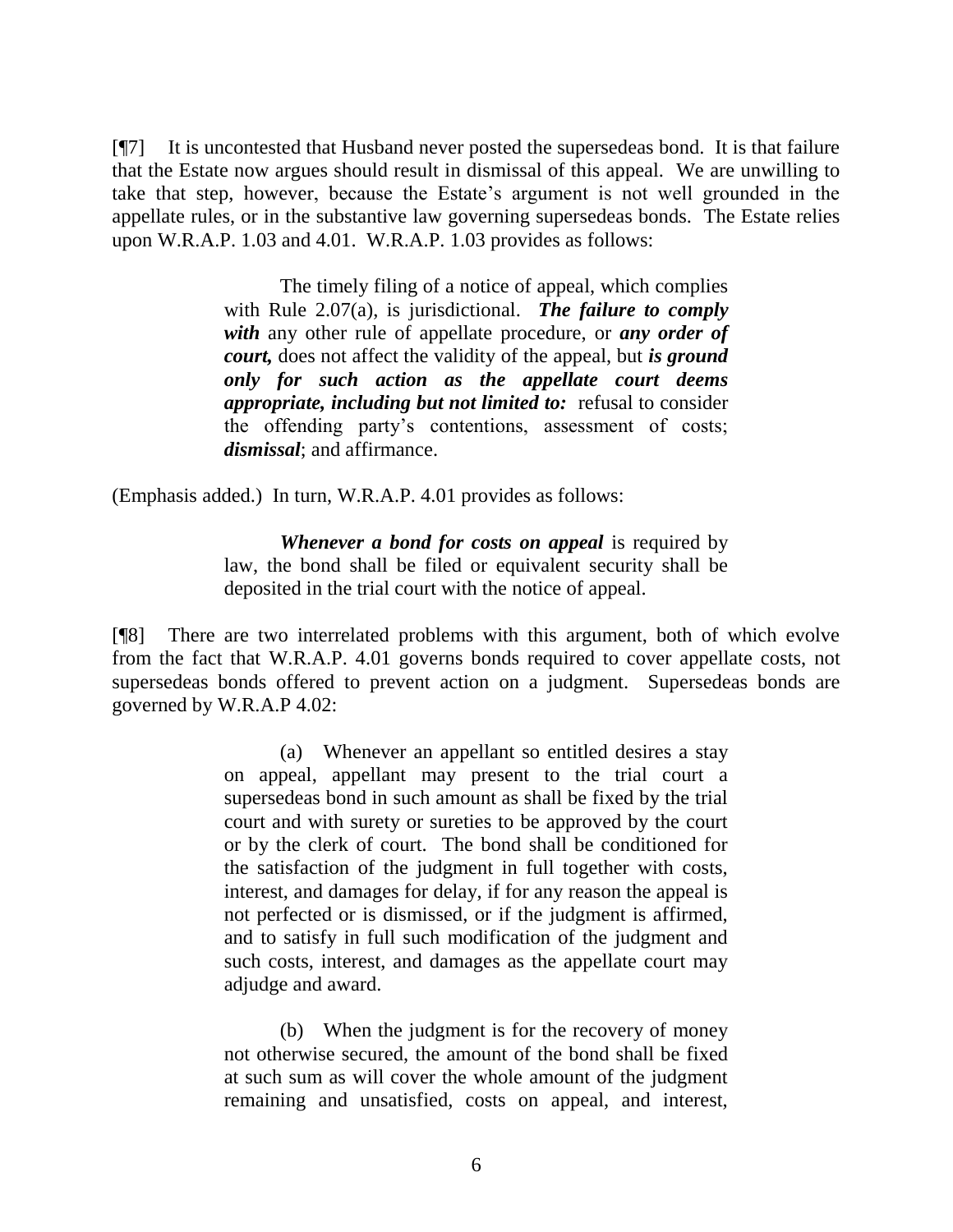unless the court, after notice and hearing and for good cause shown, fixes a different amount or orders security other than the bond. When the judgment determines the disposition of the property in controversy, as in real actions, replevin, and actions to foreclose mortgages, or when such property is in the custody of the sheriff, or when the proceeds of such property or a bond for its value is in the custody or control of the court, the amount of the supersedeas bond shall be fixed at the sum as will secure the amount recovered for the use and detention of the property, the costs of the action, costs on appeal, interest, and damages for delay. When appellant has already filed a surety bond in the trial court, a separate supersedeas bond need not be given, except for the difference in amount as determined by the trial court to be attributable to the appeal.

(c) When the judgment directs the execution, assignment or delivery of a conveyance or other instrument, appellant may execute, assign or deliver the conveyance or other instrument, leaving same in the custody of the clerk of the trial court in which the judgment was rendered, there to remain and abide the judgment of the appellate court, and in such case appellant shall give bond only for costs on appeal and damages for delay.

(d) Executors, administrators and guardians shall be required to give a supersedeas bond.

[¶9] It must be remembered that the bond in this case was not required by law or requested by the Estate to ensure recovery of appellate costs. Rather, the supersedeas bond in this case was requested by the Husband, no doubt to prevent enforcement of the judgment *pendente lite.* That comports with the general definition and effect of a supersedeas bond:

> A supersedeas is a suspension of the power of a court from which an appeal has been taken to issue an execution on the judgment or decree appealed from. If a writ of execution has issued, supersedeas is a prohibition against execution of the writ. Supersedeas preserves the status quo of the case. It does not, however, set aside or annul the trial court's judgment.

. . . .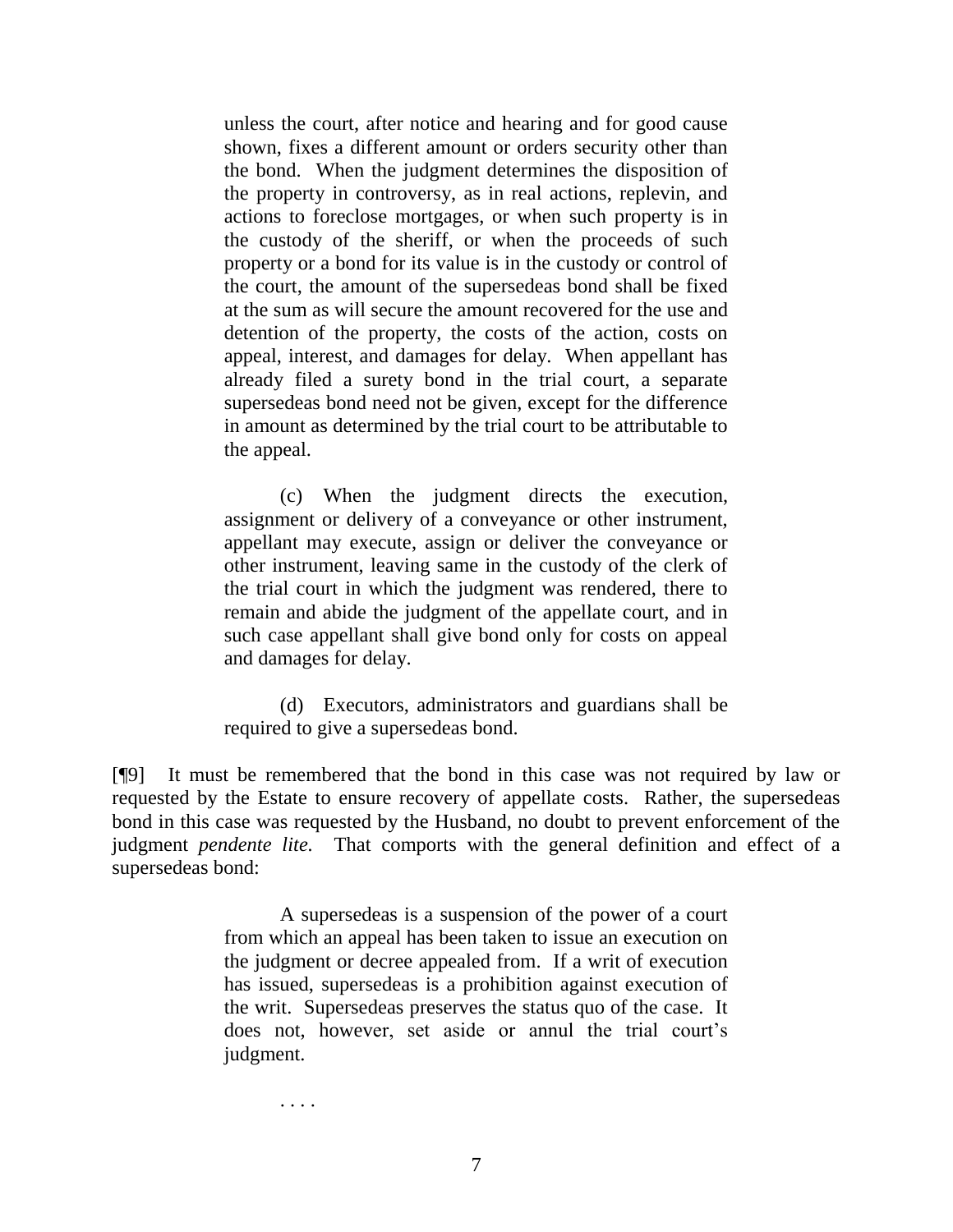5 Am. Jur. 2d *Appellate Review* § 436 (1995) (internal footnotes omitted). *See also V-1 Oil Co. v. People*, 799 P.2d 1199, 1202-03 (Wyo. 1990). The following general rules also apply:

> A party need not obtain a stay of judgment, nor file a supersedeas bond, in order to take or prosecute an appeal. Failure to file such a bond is not grounds for dismissal of an appeal, but simply removes the supersedeas aspect of the appeal and leaves the party who obtained the judgment free to execute on the judgment.

5 Am. Jur. 2d *Appellate Review* § 442 (1995) (internal footnotes omitted). The Estate's remedy, upon Husband's failure to file the supersedeas bond he, himself, requested, was to proceed to execute on the judgment, rather than to seek dismissal of the appeal. Beyond that, by the terms of the district court's order, the supersedeas did not stay the effect of the judgment in regard to the personal property, so the Estate could have pursued any available remedies to obtain the artwork, the Lichvar furniture, and the Blazer.

[¶10] Having concluded that dismissal is inappropriate, we will proceed to consider the merits of this appeal. The issue can be reduced to a series of fairly simple questions: (1) What was Husband found in contempt of court for failing to do; (2) was Husband clearly ordered to do that which he was found to have failed to do; (3) did the district court abuse its discretion, make a serious procedural error, or violate some principle of law in determining that Husband failed to comply with the provisions of the decree?

[¶11] The first question has already been answered hereinabove. The district court found that Husband did not turn over one-half of the couple's artwork, that he did not deliver possession of the Lichvar furniture, that he did not deliver possession of the Blazer, that he did not pay certain taxes, that he did not pay alimony, and that he did not pay one-half of the amounts due under the couple's "Blue" and "Platinum" American Express credit cards.

[¶12] A review of the divorce decree answers the second question. Pursuant to the decree, Wife was to receive one-half of the artwork, most of the Lichvar furniture, and the Blazer. In addition, Husband was to pay real property taxes on the "Hilltop" property until that property sold, taxes and association fees on the "Rabbit Ears" and "Smole" properties as due on January 1, 2002, "941" taxes, and his prorata share of any 2001 federal income tax. As to alimony, the decree provided that Husband would pay Wife as "temporary alimony," \$1,200 per month for six months, plus alimony of \$10,000 at a rate of \$100 per month for 60 months (July 2002 to July 2007), with a final lump-sum payout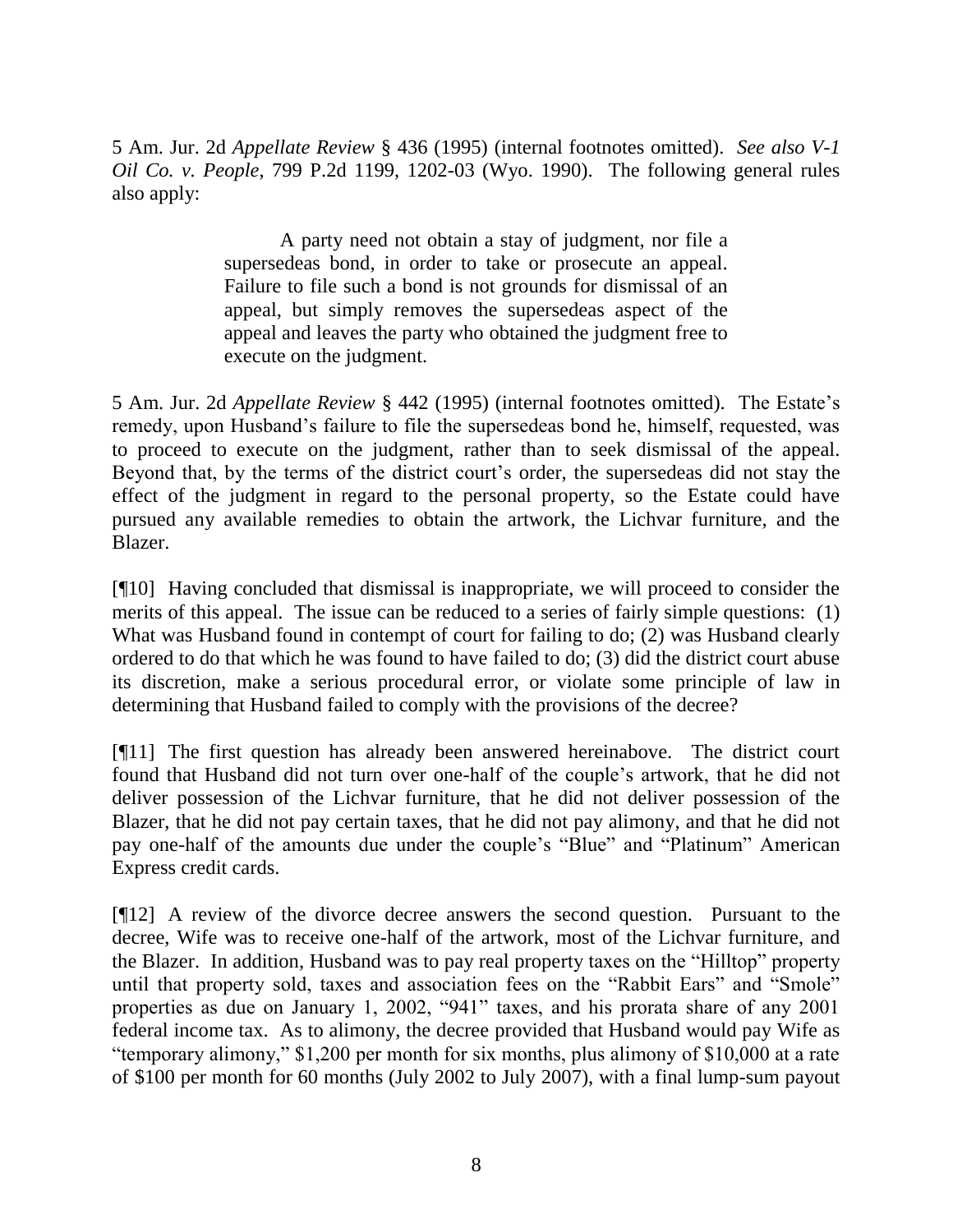on the latter date.<sup>1</sup> Finally, the decree ordered Husband to pay the "American Express, Platinum and Blue," while it ordered Wife to pay the "Amex—Blue/Platinum."

[¶13] The third question is whether the district court abused its discretion, made a serious procedural error, or violated some principle of law in determining that Husband had violated the decree. This analysis logically begins with a review of the evidence that was presented as to each finding. The evidence supportive of the district court's conclusions can be summarized as follows: Husband admitted under cross-examination that he continued to possess all of the artwork, the Lichvar furniture, and the Blazer; the Estate's personal representative testified that, upon Husband's failure to pay \$1,489.70 property taxes on the "Rabbit Ears" property and \$2,671.61 on the "Smole" property, the Estate was forced to make those payments; and, as noted by the district court, there was no direct proof that Husband had made any alimony payments. In all of these instances, the evidence was clearly sufficient to establish Husband's violation of the decree, and we affirm the determinations of the district court in regard thereto.

[¶14] No doubt because of the ambiguity in the property settlement agreement and decree as to which party was to pay the American Express credit card debt, an ambiguity expressly recognized by the district court in its decision letter, much of the testimony, and many of the exhibits, focused on those accounts. In finding Husband in contempt of court, the district court "got around" this ambiguity by concluding that, because the "miles earned" on the American Express cards were equally divided between the parties in the decree, the intent must also have been to divide the debt on the cards equally between the parties. We do not believe that this implication is sufficient to be the basis of a finding of contempt. One of the controlling principles of law in contempt jurisprudence is that ambiguities in court orders "redound to the benefit of the person charged with contempt." *Bard Ranch Co. v. Weber*, 557 P.2d 722, 733 (Wyo. 1976) (quoting *Ford v. Kammerer*, 450 F.2d 279, 280 (3d. Cir. 1971)). We adhered to that principle in *Crites*, 837 P.2d at 1069-70, where we said the following:

> The father draws our attention to numerous cases from other jurisdictions standing for the proposition that before there can be a "willful violation" of a court decree, there must first exist a valid court order which is "clear, specific and unambiguous." We find support for the father's argument in several cases referenced in his appellate brief. For example, in *Cunningham v. Eighth Judicial Dist. Court of State of Nev.,*

 $\overline{a}$ 

<sup>&</sup>lt;sup>1</sup> The temporary alimony provision had a complicating "reservation." In the event that Wife's medical prescription bills totaled less than \$500 in any given month, the alimony due the following month would be reduced by that amount. For example, if Wife's medical prescriptions cost only \$400 one month, Husband would only owe \$1100 the following month.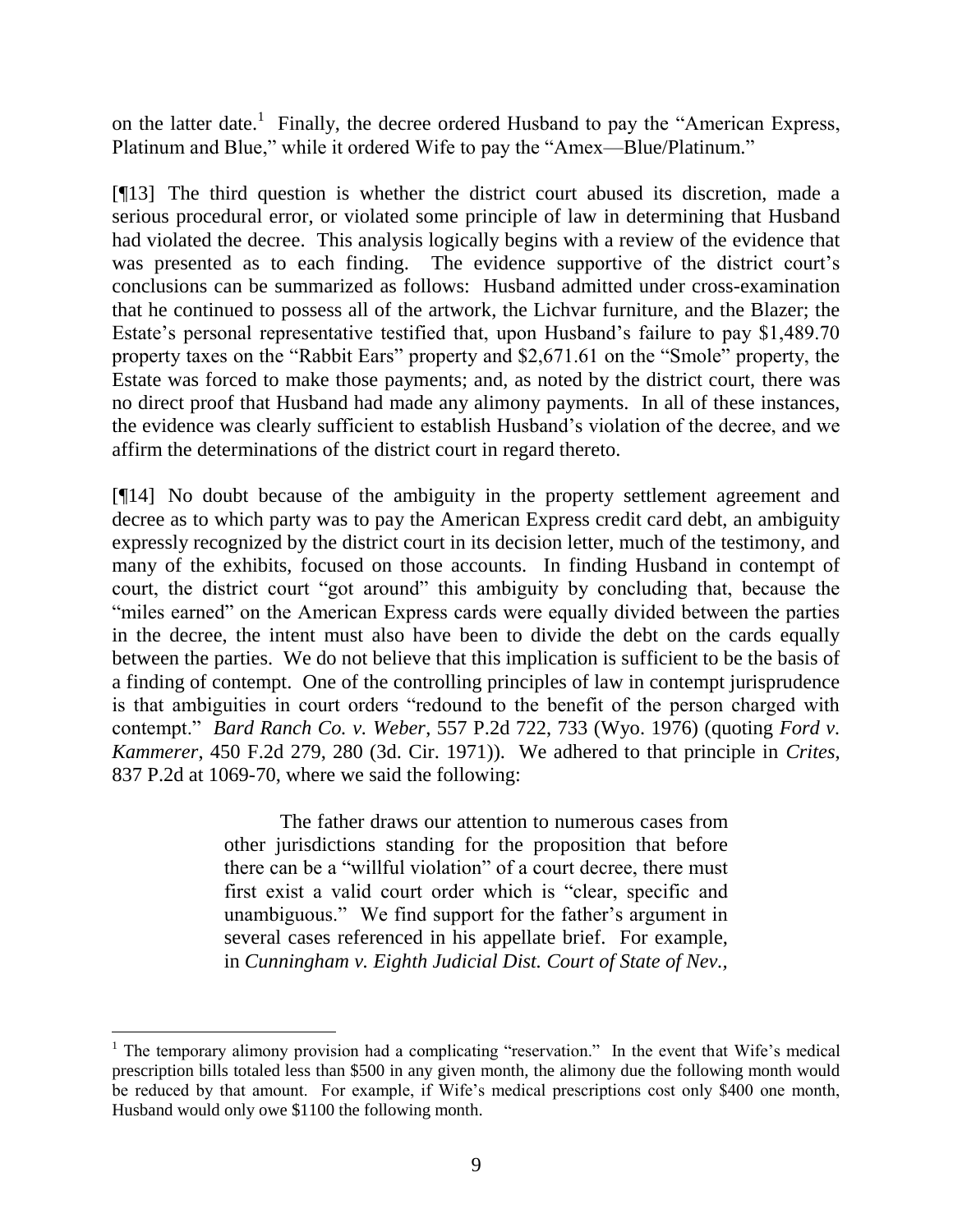*In and For Clark County*, 102 Nev. 551, 729 P.2d 1328, 1333-34 (1986), the Nevada Supreme Court stated:

> An order on which a judgment of contempt is based must be clear and unambiguous, and must spell out the details of compliance in clear, specific and unambiguous terms so that the person will readily know exactly what duties or obligations are imposed on him.

Similarly, in *Southwest Gas Corp. v. Flint-kote Co.—U.S. Lime Div.*, 99 Nev. 127, 659 P.2d 861, 864 (1983) (quoting *Ex Parte Slavin*, 412 S.W.2d 43, 44 (Tex. 1967)), the same court stated:

> Generally, an order for civil contempt must be grounded upon one's disobedience of an order that spells out "the details of compliance in clear, specific and unambiguous terms so that such person will readily know exactly what duties or obligations are imposed on him."

[¶15] The district court violated this fundamental principle in finding Husband to be in contempt of court for not paying one-half of the American Express credit card debt because the decree simply did not make it clear that he was obligated to do so.<sup>2</sup>

### **CONCLUSION**

[¶16] The divorce decree clearly ordered Husband to deliver to Wife one-half of the artwork, the Lichvar furniture, and the Blazer. It also clearly ordered him to pay the property taxes on the "Rabbit Ears" and "Smole" properties, and to pay Wife alimony in the amount of \$1200 per month for six months. He did none of those things, and the district court did not err in finding him in contempt of court for those failures, or in ordering delivery of the property and in entering judgment for amounts owed. The

 $\overline{a}$ 

<sup>&</sup>lt;sup>2</sup> That conclusion does not answer the question of what the decree actually intended in that regard. That question remains open for resolution in some other proceeding. Furthermore, although the quoted materials refer to "willful" violations, we are not herein basing our determinations upon whether or not Husband's actions were "willful," or what that term's definition might be under the circumstances, or whether willfulness is even an element of civil contempt. *Compare Pittman v. Pittman*, 999 P.2d 638, 641 (Wyo. 2000) and *Crites*, 837 P.2d at 1066, with 17 Am. Jur. 2d *Contempt* §§ 27-28 (2004). Husband's defense to the allegations was not a lack of willfulness; his defense was that, in equity, his obligations under the decree were cancelled by other post-decree payments he made to or for Wife.